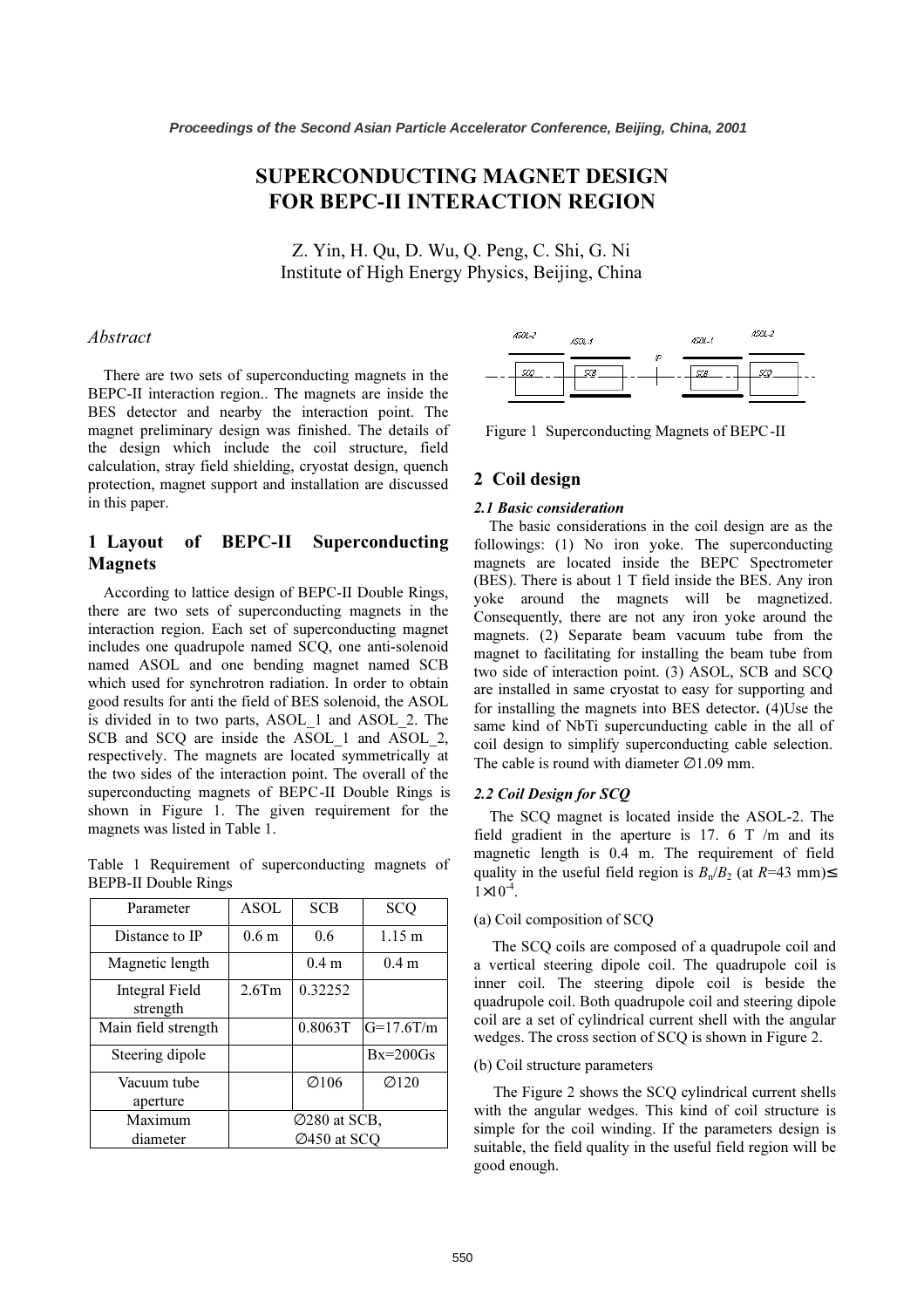

Figure 2 Cross section of SCQ

Assume that the current shell angular is  $a\theta$ , the wedge angular are  $aI$  and  $a2$  (see fig. 3) and the current shell have the inner radius  $R_i$  and the outer radius  $R_o$ . The current density is  $J$ . Then the quadrupole field  $B_2$ 

$$
B_2 = \frac{2\mu_0 J R_{ref}}{\pi} \ln(\frac{R_o}{R_i}) [\sin 2a_0 - \sin 2a_1 + \sin 2a_2]
$$

If set  $a_0$ =33.63765,  $a_1$ =26.0763, and  $a_2$ =21.58955 for quadrupole coil, the high order field produced by the coils will be  $B_6 = B_{10} = B_{14} = 0^{1}$ . In the SCQ design, we set  $a_0$ =33.6°,  $a_1$ =26.1° and  $a_2$ =21.6°. For the steering dipole coil, In the same way, the quadrupole field  $B_1$ 

$$
B_1 = \frac{2\mu_0 J}{\pi} (R_o - R_i) [\sin a_0 - \sin a_1 + \sin a_2]
$$

In order to obtain B3=B5=B7=0, then need to set  $a_0$ =67.2753,  $a_1$ =52.1526, and  $a_2$ =43.1791. In a similar fashion, set  $a_0=67.1^\circ$ ,  $a_1=52.2^\circ$  and  $a_2=43.2^\circ$  then rotating a angular of 90° were selected for the vertical correction dipole coil. The quadrupole coils of SCQ have 3 double layers of conductor and its thickness is about 9.9 mm. The inner diameter of the SCQ quadrupole coil is ∅188mm and the outer diameter is ∅207.8mm. The steering dipole coils have one double layer with inner diameter of ∅210 mm and outer diameter of ∅216.6mm.

#### (c) Field quality of SCQ

The magnetic field distribution in two dimensions was calculated by using program OPERA-2D. When the current density in the coil is  $223A/mm^2$  (the excitation current is 496 A) the field gradient at the center is 17.6 T/m. The maximum flux density in the coil is 2.26 T. The ratio of the operating current with respect to the



Figure 3 Field gradient error distribution of SCQ

cable critical current  $(I_{op}/I_c)$  is 60%. From Figure3, the field quality in the useful field region is good enough. In the useful field region (R≤43 mm), the field gradient error is less than  $1\times10^{-3}$ . For SCO with the simple coil head, the magnetic field distribution in three dimensions was calculated by using a 3D-program. The field distributions along z-axis are shown in Figure 4. When the length of the coil straight section is 308.55 mm, the field effective length is 400 mm.



Figure 4 The SCQ field distributions in three dimensions

 For the field produced by steering dipole coil, when the current density is  $10A/mm^2$  the field Bx at the center is 200 Gs.

#### 2.3 Coil Design for SCB

The superconducting bending magnet used for synchrotron radiation (SCB) is located inside the ASOL-1. The field strength  $By$  in the aperture is 0.8063 T and its magnetic length is 0.4 m. The requirements of field quality in the useful field region is  $B_n/B_1 \leq 1 \times 10^{-4}$ .

### (a) Coil structure

In the SCB design, set  $a_0=67.1^\circ$ ,  $a_1=52.2^\circ$  and  $a_2$ =43.2°. The SCB coils have 2 double layers of conductor and its thickness is about 6.6 mm. The inner diameter of the SCB coil is ∅188 mm which is as the same as the SCO. Its outer diameter is ⊘201.2 mm.

### (b) Field quality

 The field distribution produced by SCB coil is shown in Figure 5. When the current density is  $180.1$ A/mm<sup>2</sup> the



 field Bx at the center is 8063 Gs. In the useful field region of 76 mm, the field relative error ∆B/Bo are less then  $1\times10^{-4}$ . The excitation current is 327.8 A. The